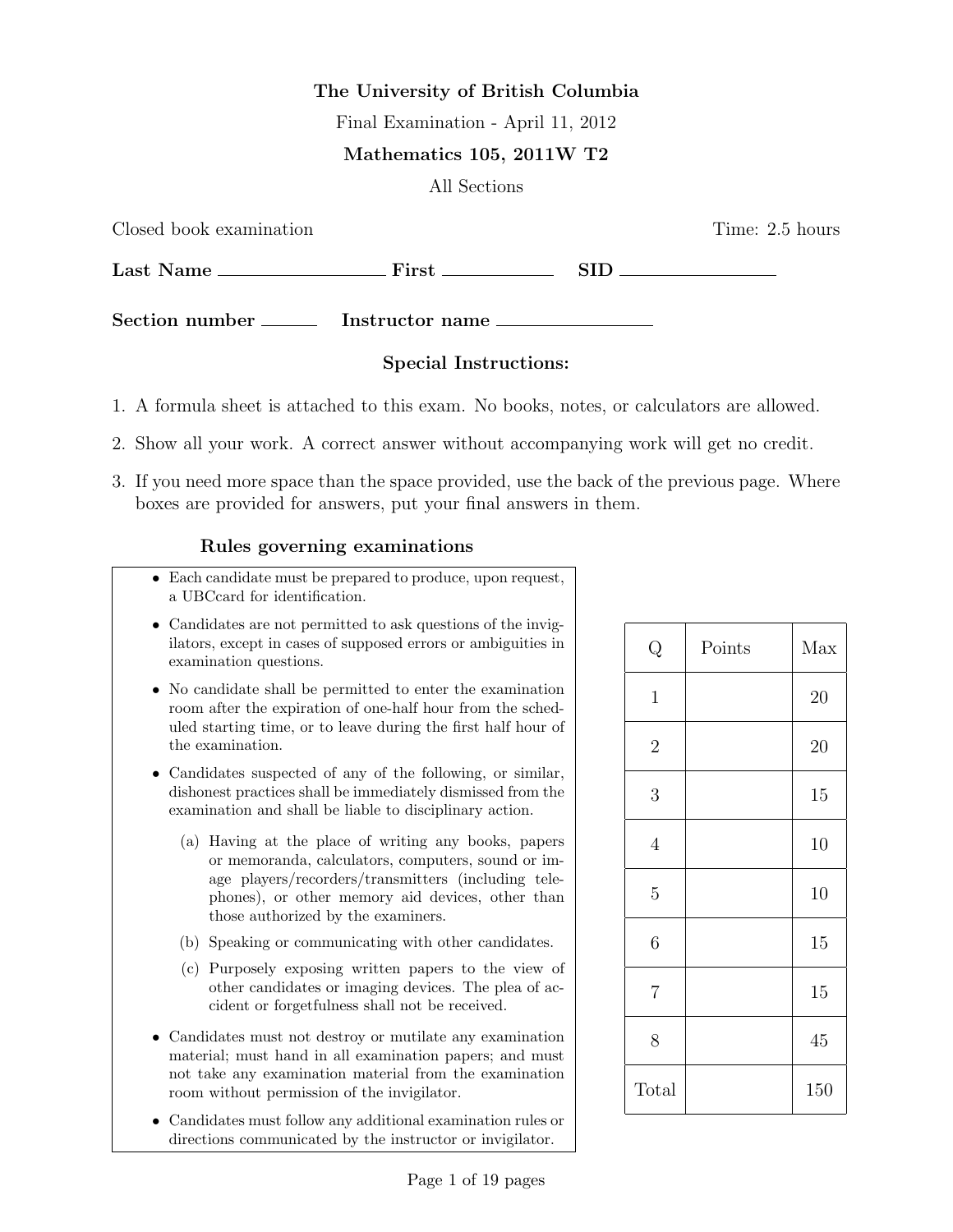1. (a) Find the radius of convergence of the series

$$
\sum_{k=0}^{\infty} (-1)^k 2^{k+1} x^k.
$$

(6 points)

(b) You are given the formula for the sum of a geometric series, namely:

$$
1 + r + r^2 + \dots = \frac{1}{1 - r}, \qquad |r| < 1.
$$

Use this fact to evaluate the series in part (a).

(6 points)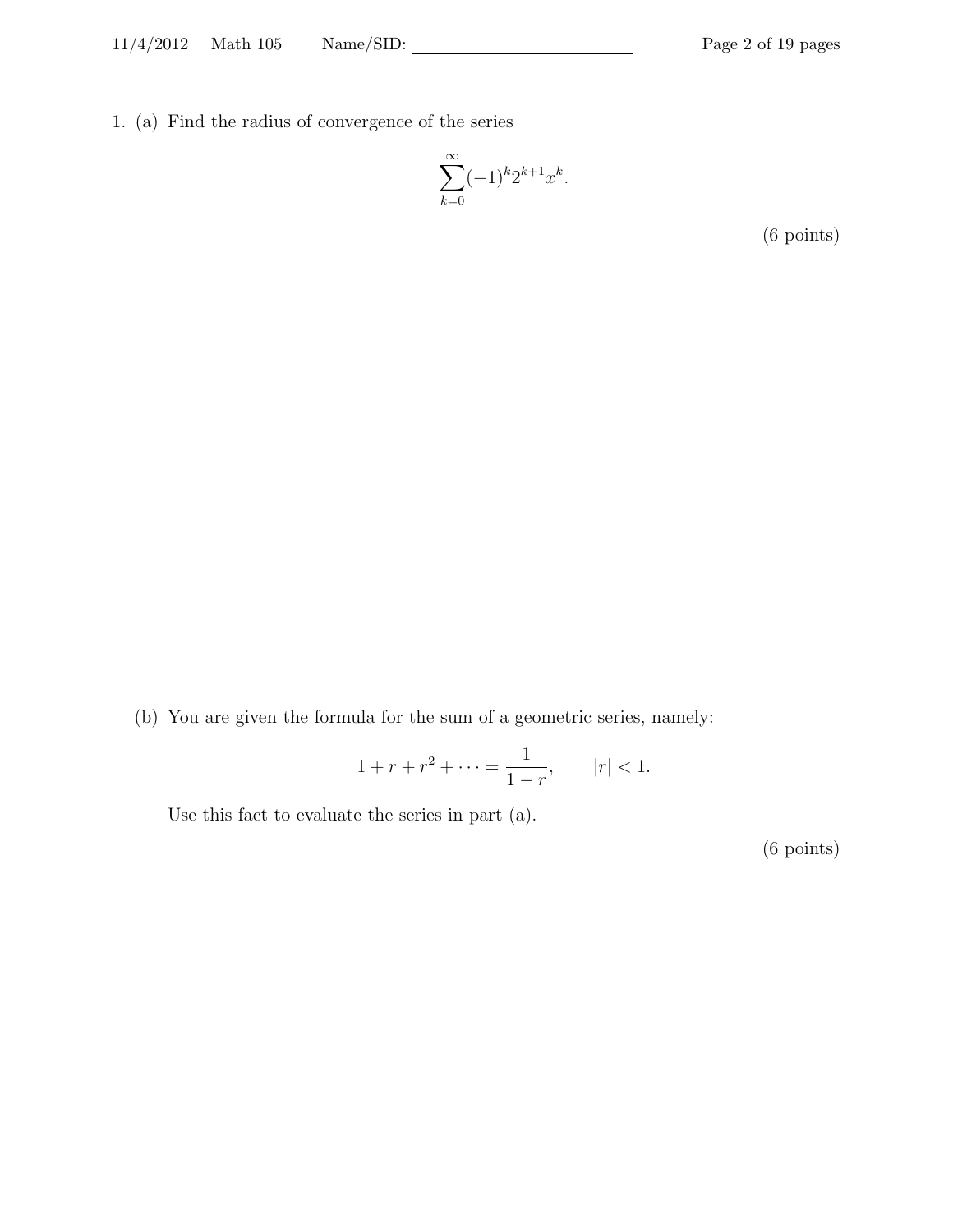(c) Express the Taylor series of the function

$$
f(x) = \ln(1 + 2x)
$$

about  $x = 0$  in summation notation.

(8 points)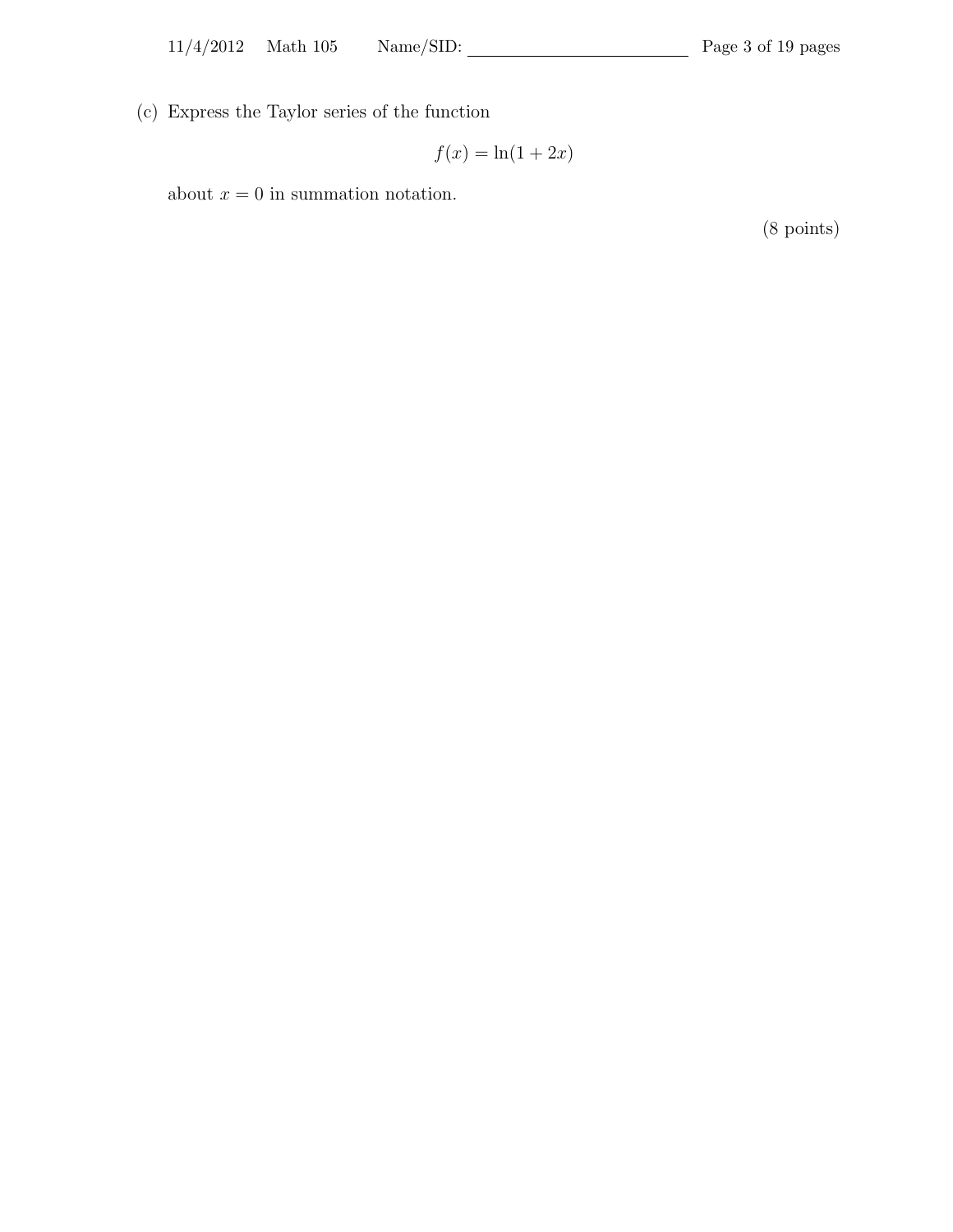- 2. This problem contains three numerical series. For each of them, find out whether it converges or diverges. You should provide appropriate justification in order to receive credit.
	- (a)

$$
\sum_{k=1}^{\infty} \frac{1}{\sqrt{k}} e^{-\sqrt{k}}
$$

(6 points)

(b)

$$
\sum_{k=1}^{\infty} \frac{k^4 - 2k^3 + 2}{k^5 + k^2 + k}
$$

(6 points)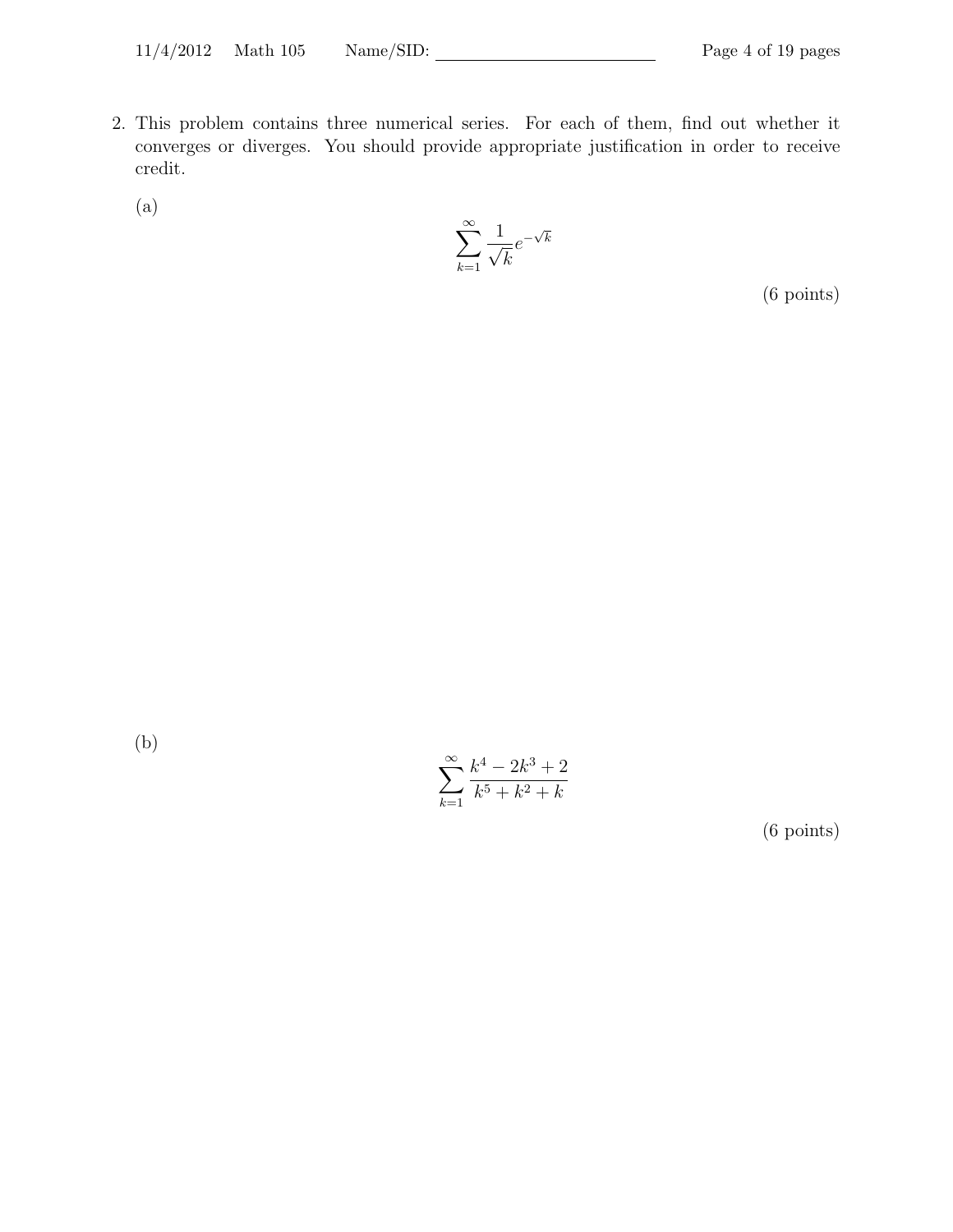(c)

$$
\sum_{k=1}^{\infty} \frac{2^k (k!)^2}{(2k)!}
$$

Recall that  $k! = 1 \cdot 2 \cdot 3 \cdot \cdots k$ .

(8 points)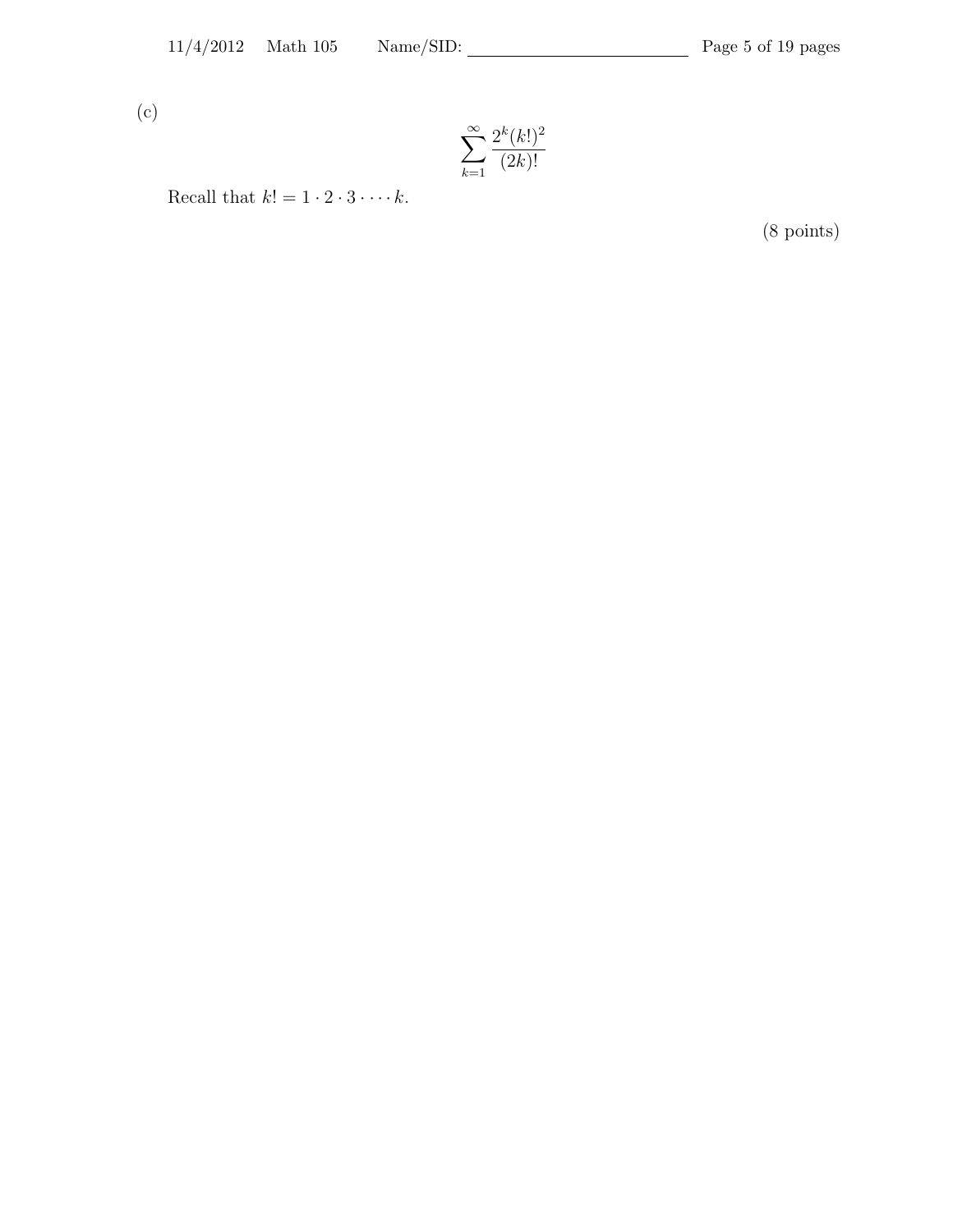3. (a) Compute the following indefinite integral:

$$
\int \sin(\ln x) \, dx.
$$

(10 points)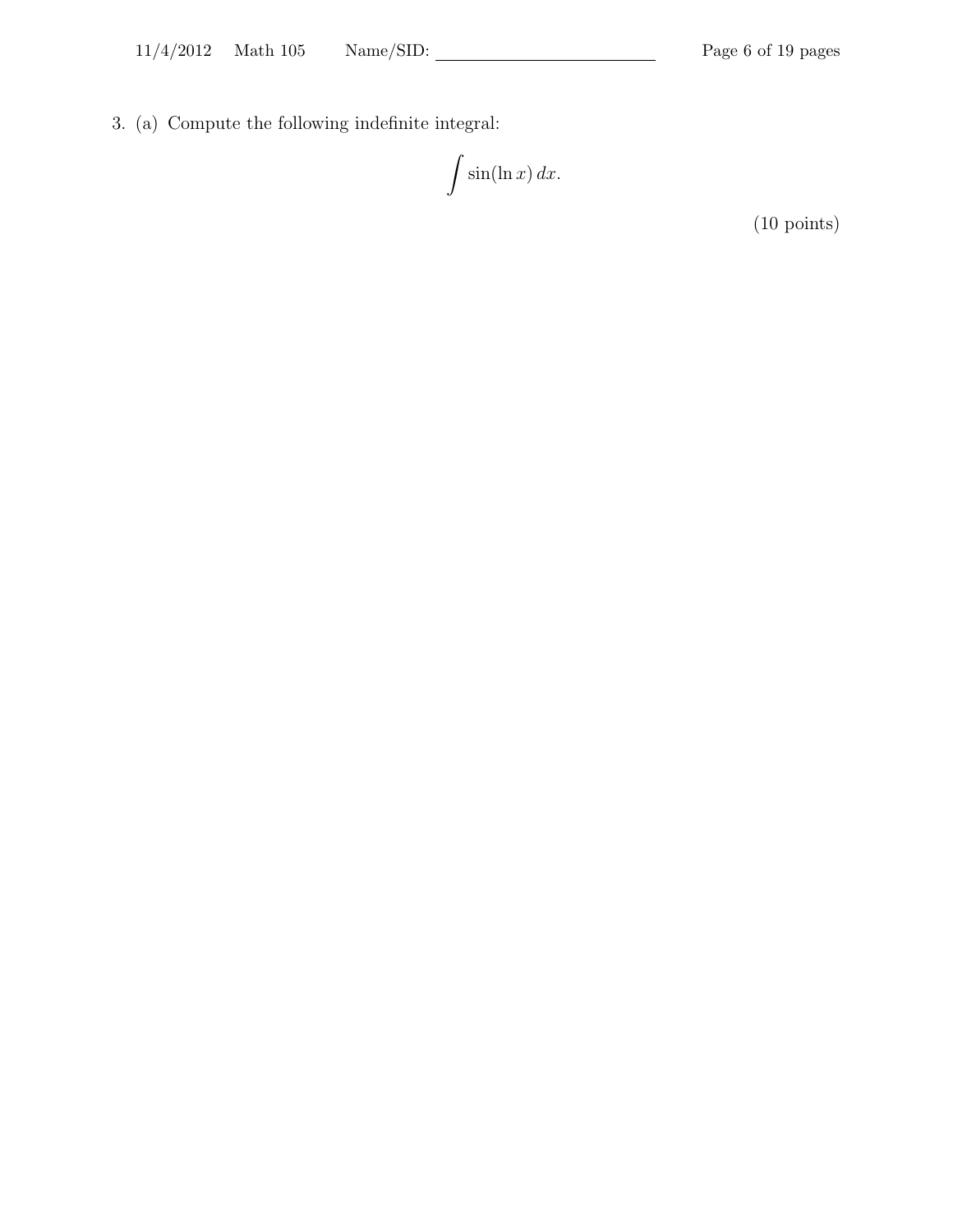(b) Evaluate the following definite integral:

$$
\int_0^1 \frac{1}{x^2 - 5x + 6} \, dx.
$$

(5 points)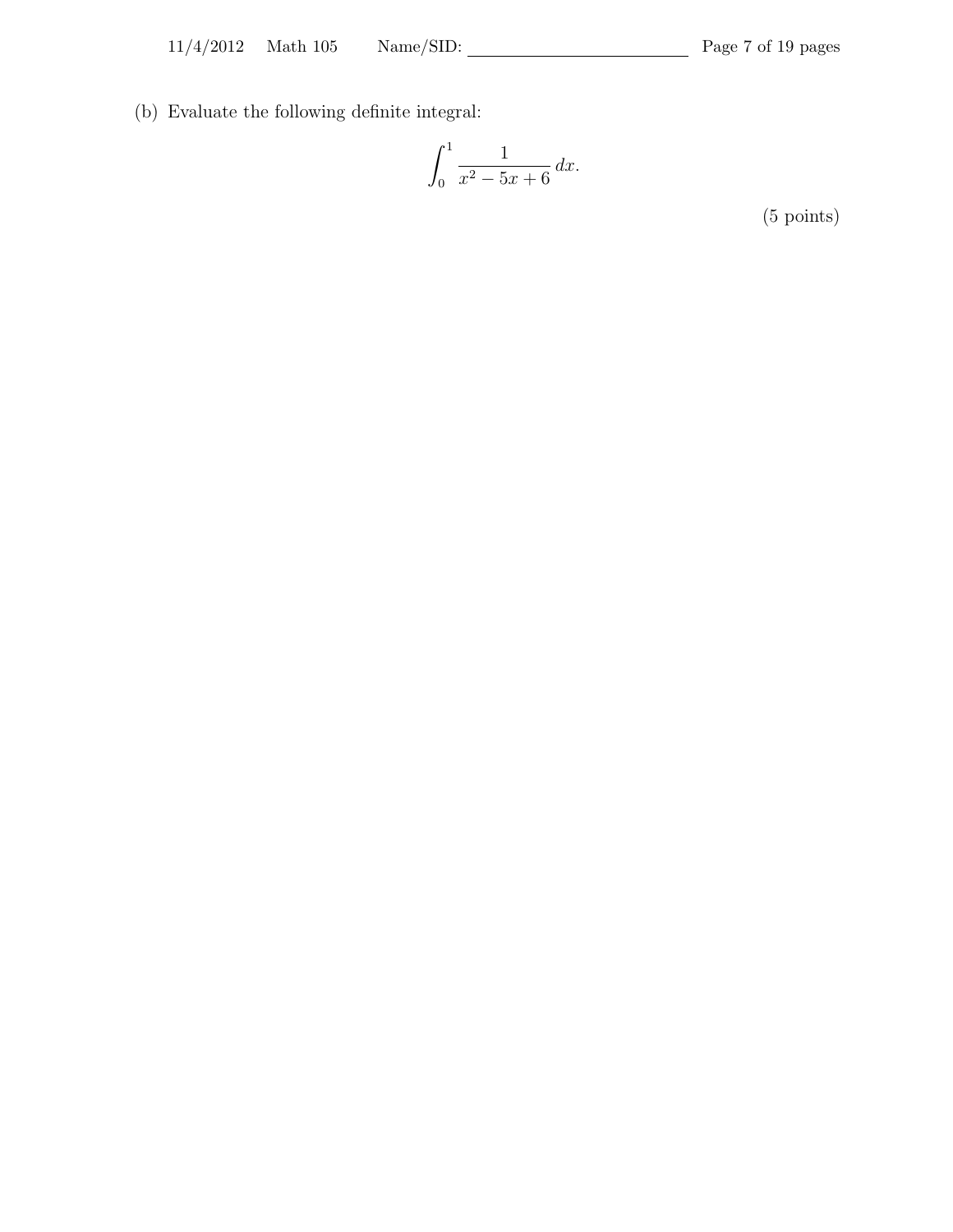11/4/2012 Math 105 Name/SID: Page 8 of 19 pages

4. Consider the function

$$
F(x) = \begin{cases} a & \text{if } x < 0, \\ k \arctan x & \text{if } 0 \le x \le 1, \\ b & \text{if } x \ge 1. \end{cases}
$$

(a) Find the values of  $a, k$  and  $b$  for which  $F$  is a valid cumulative distribution function of a continuous random variable. Then sketch the graph of F.

 $(5 + 2 = 7 \text{ points})$ 

(b) Let X be a continuous random variable with cumulative distribution function  $F(x)$ as given in part (a). Find the probability density function of  $X$ .

(3 points)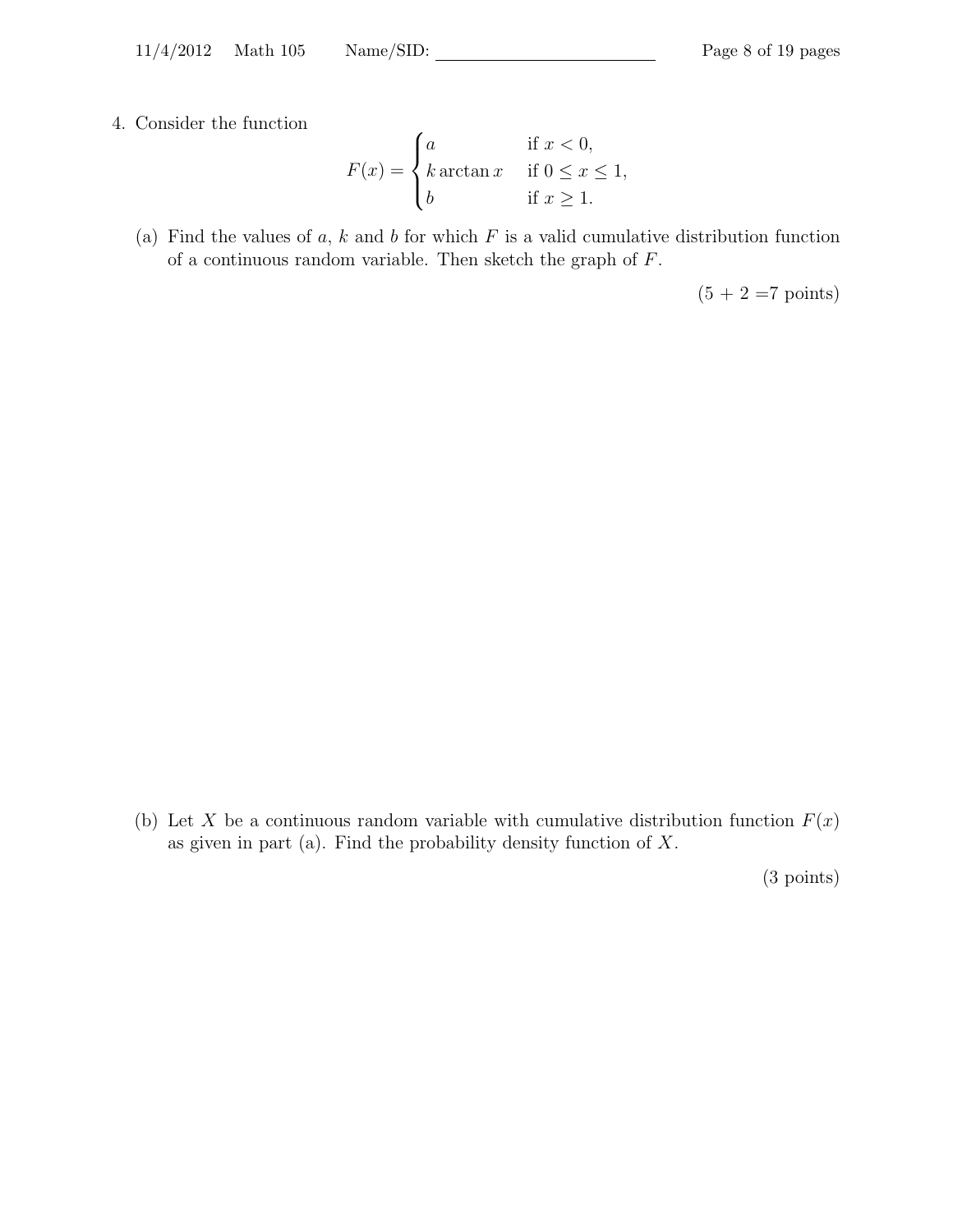5. (a) If

$$
F(x) = \int_0^x \ln(2 + \sin t) dt \quad \text{and} \quad G(y) = \int_y^0 \ln(2 + \sin t) dt,
$$
  
find  $F'(\frac{\pi}{2})$  and  $G'(\frac{\pi}{2})$ .

 $(2+2=4 \text{ points})$ 

(b) Now define

$$
H(x, y) = \int_{y}^{x} \ln(2 + \sin t) dt.
$$

Find the first partial derivatives of H and use this to compute  $\nabla H(\frac{\pi}{2})$  $\frac{\pi}{2}$ ,  $\frac{\pi}{2}$  $\frac{\pi}{2}$ .

 $(2+2+2=6 \text{ points})$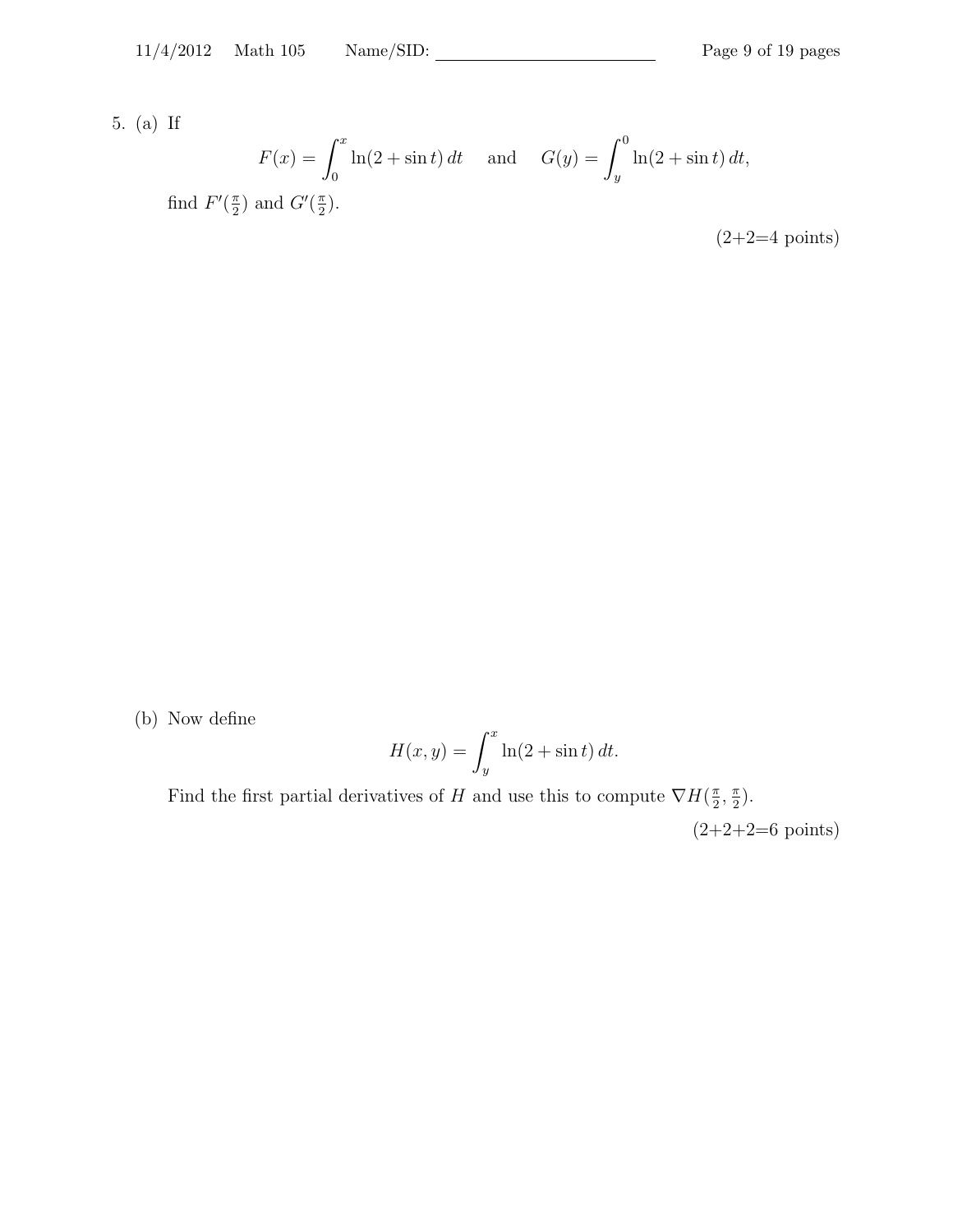6. According to market research, the demand curve for a local pizza restaurant satisfies the following relation: if  $p$  is the price of a pizza (in dollars), and  $q$  is the number of pizzas sold per day, then

$$
p^2 + 4q^2 = 800.
$$

The restaurant owners want to determine what price the restaurant should charge for each pizza in order to make their daily revenue as high as possible.

(a) Formulate this as a constrained optimization problem, clearly stating the objective function and the constraint.

(5 points)

(b) Use the method of Lagrange multipliers to solve the problem in part (a). There is no need to justify that the solution you obtained is the absolute maximum or minimum. A solution that does not use the method of Lagrange multipliers will receive no credit, even if the answer is correct.

(10 points)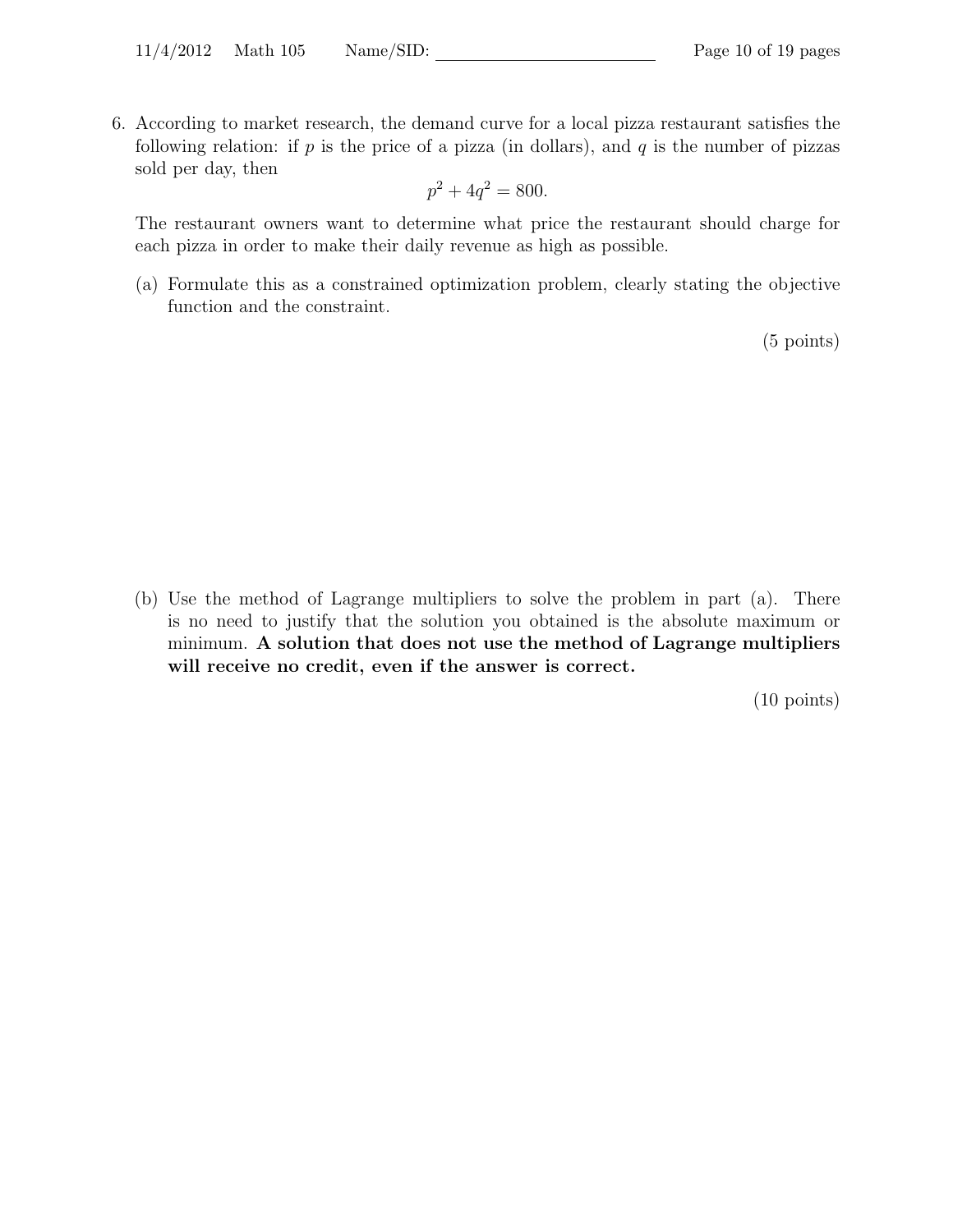7. (a) Find all critical points of the function

$$
f(x,y) = xye^y + \frac{1}{2}x^2 - 2.
$$

(8 points)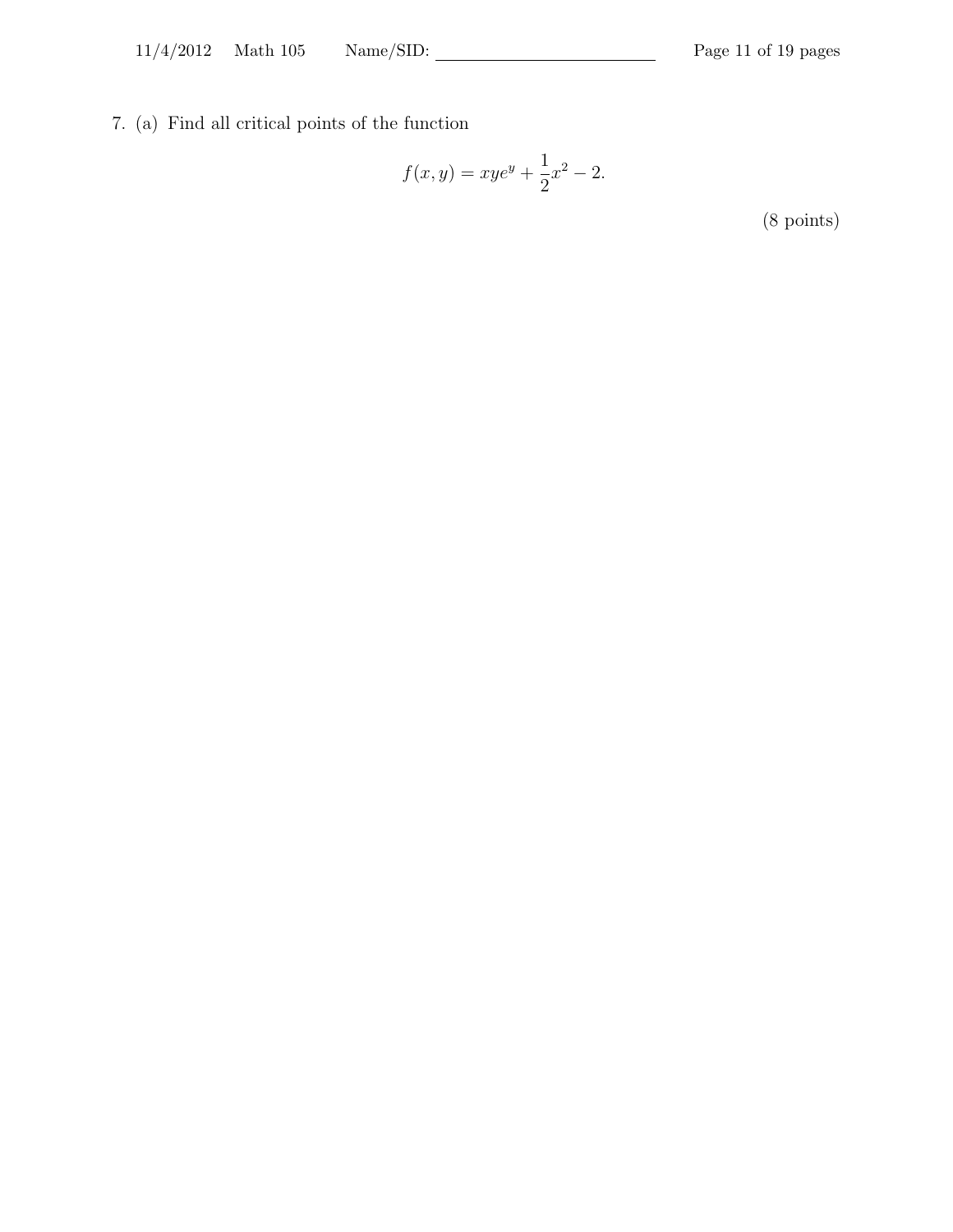(b) Classify each critical point you found as a local maximum, a local minimum, or a saddle point of  $f(x, y)$ .

(7 points)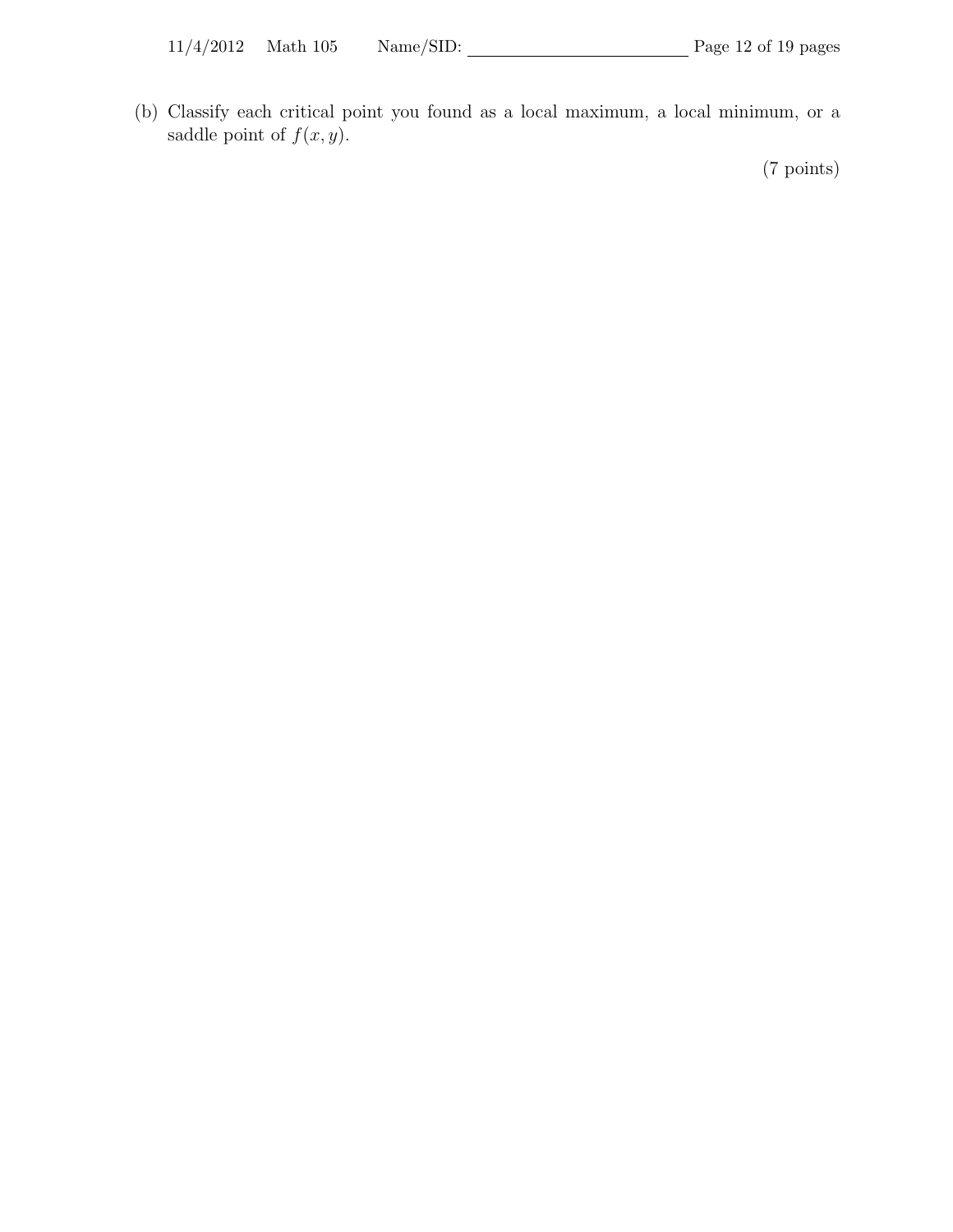- 8. Each of the short-answer questions below is worth 5 points. Put your answer in the box provided and show your work. No credit will be given for the answer (even if it is correct) without the accompanying work.
	- (a) The Maclaurin series for  $arctan x$  is given by

$$
\arctan x = \sum_{n=0}^{\infty} (-1)^n \frac{x^{2n+1}}{2n+1},
$$

which has radius of convergence equal to 1. Use this fact to compute the exact value of the series below:

$$
\sum_{n=0}^{\infty} \frac{(-1)^n}{(2n+1)3^n}.
$$

(Hint: Note that  $3^n = (\sqrt{3})^{2n}$ ).

Answer: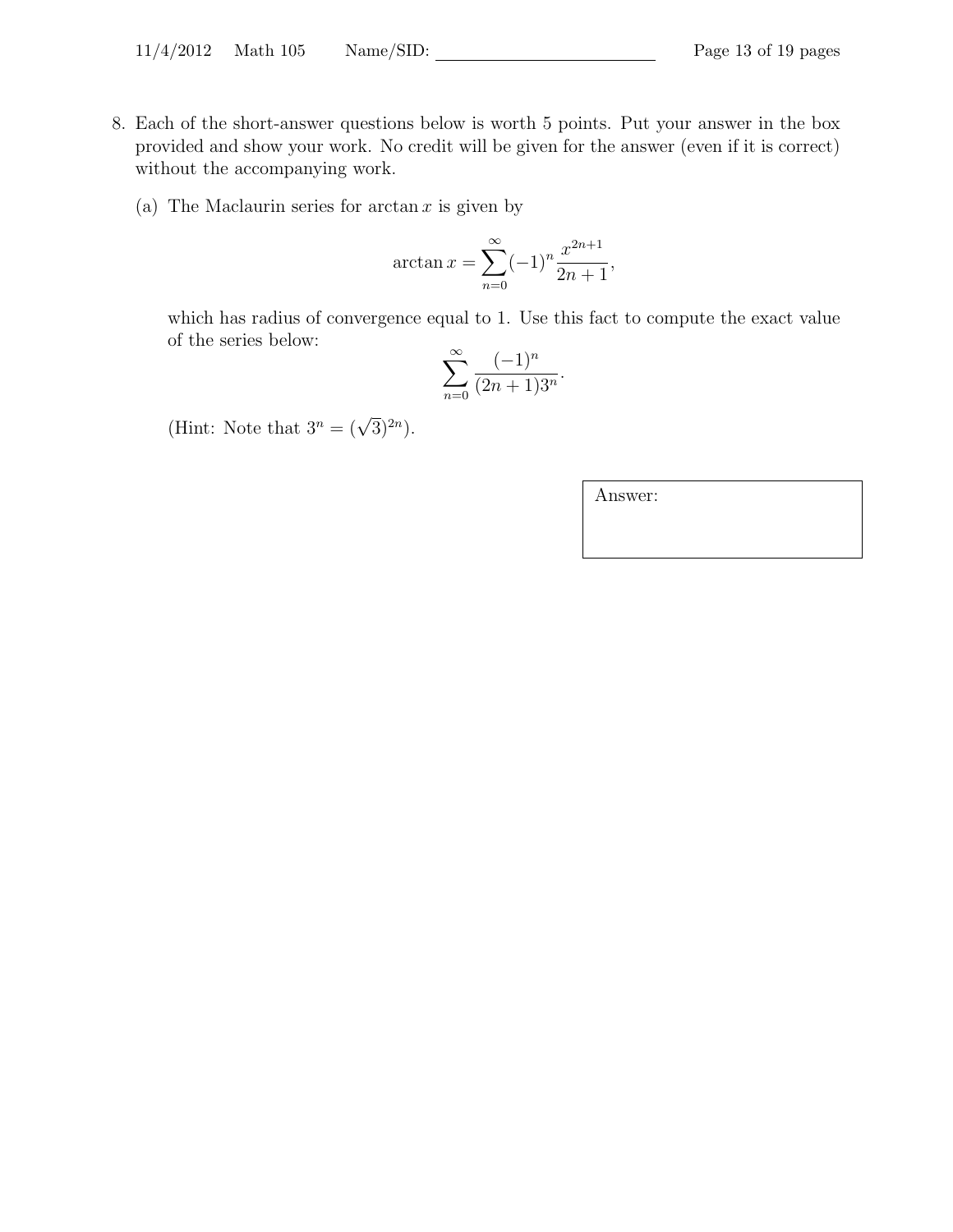(b) Find the limit, if it exists, of the sequence  $\{a_k\}$ , where

$$
a_k = \frac{k! \sin^3 k}{(k+1)!}.
$$

Answer:

(c) Solve the differential equation

$$
\frac{dy}{dx} = xe^{x^2 - \ln(y^2)}.
$$

Answer: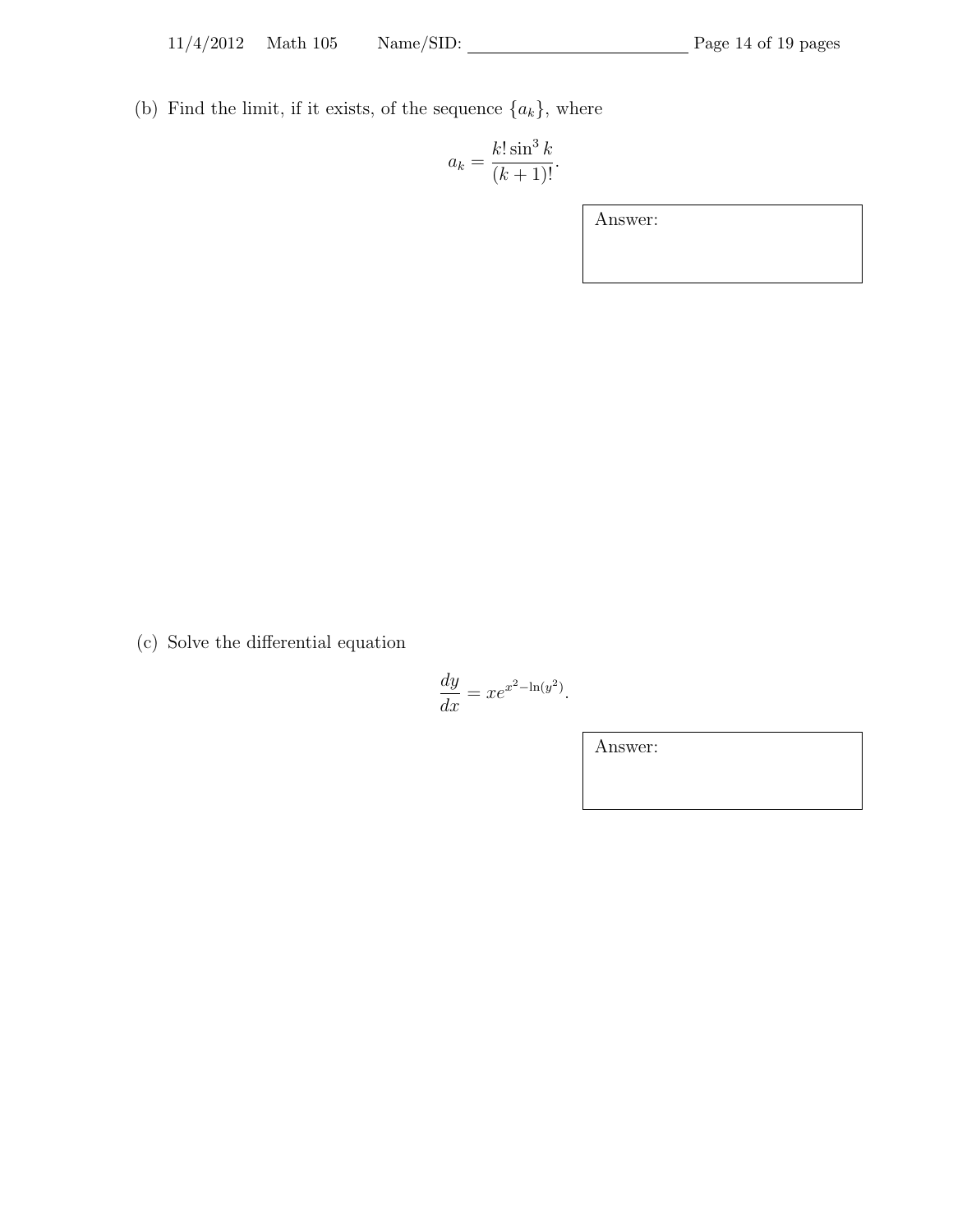(d) Identify and sketch the level curve corresponding to  $z = e$  of the function

 $z = e^{x^2 + 4y^2}.$ 

Label the axes of your graph and plot the coordinates of at least four points on the level curve.

- Answer: The curve is a
- (i) parabola
- (ii) ellipse (iii) circle
- (iv) hyperbola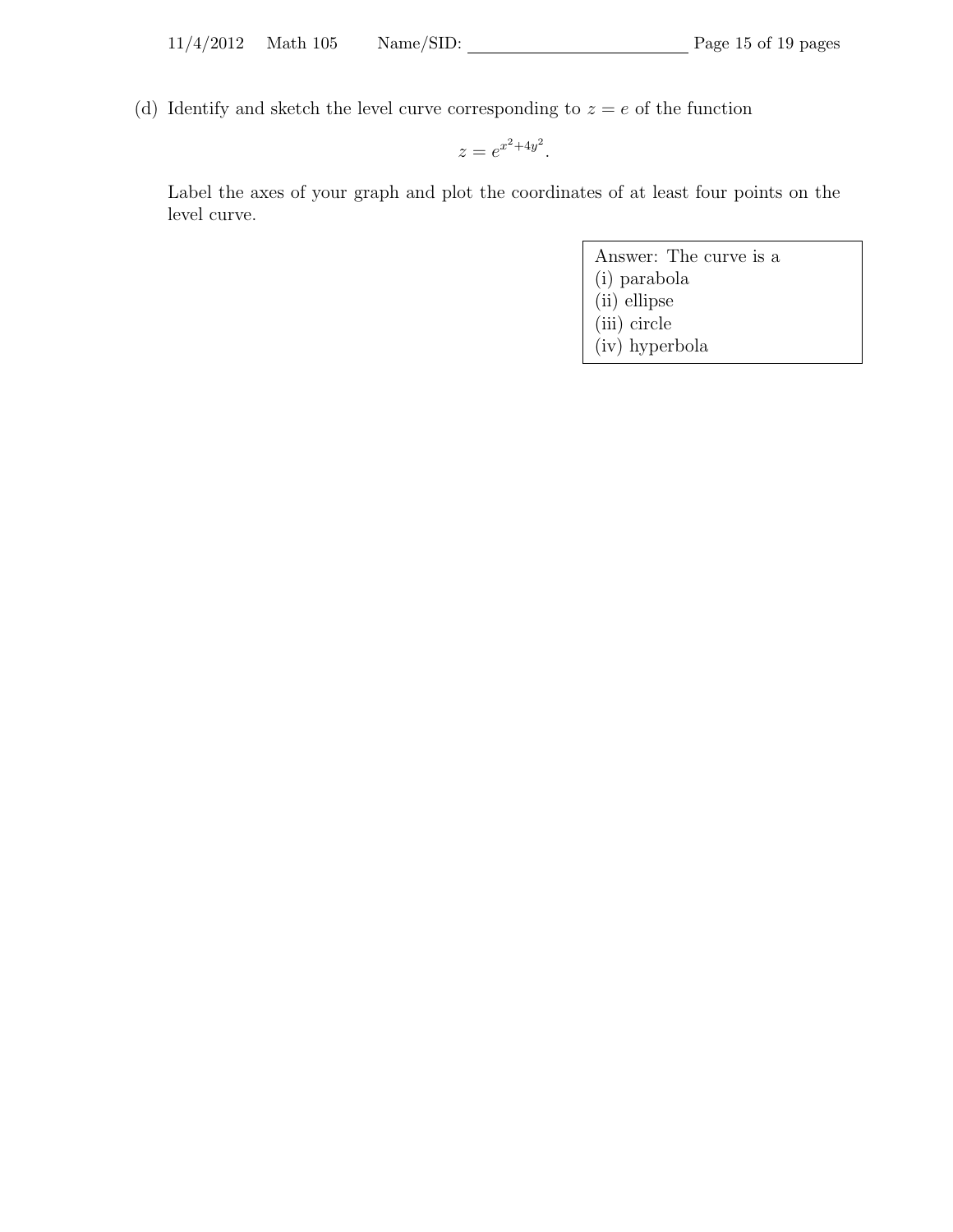(e) There are two boxes containing two balls each. The balls in the first box are numbered −1 and 1, the balls in the second box are numbered 0 and 2. An experimenter draws a ball from each box and observes the number of each ball. Define a random variable  $X$  whose value is two times the number of the ball drawn from the first box plus three times the number of the ball drawn from the second box. In other words,

 $X = 2$ (number observed from box 1) + 3(number observed from box 2).

Write down all possible values of  $X$  and use this to compute the expected value of  $X$ .

| Answer:           |  |
|-------------------|--|
| Values of $X =$   |  |
| $\mathbb{E}(X) =$ |  |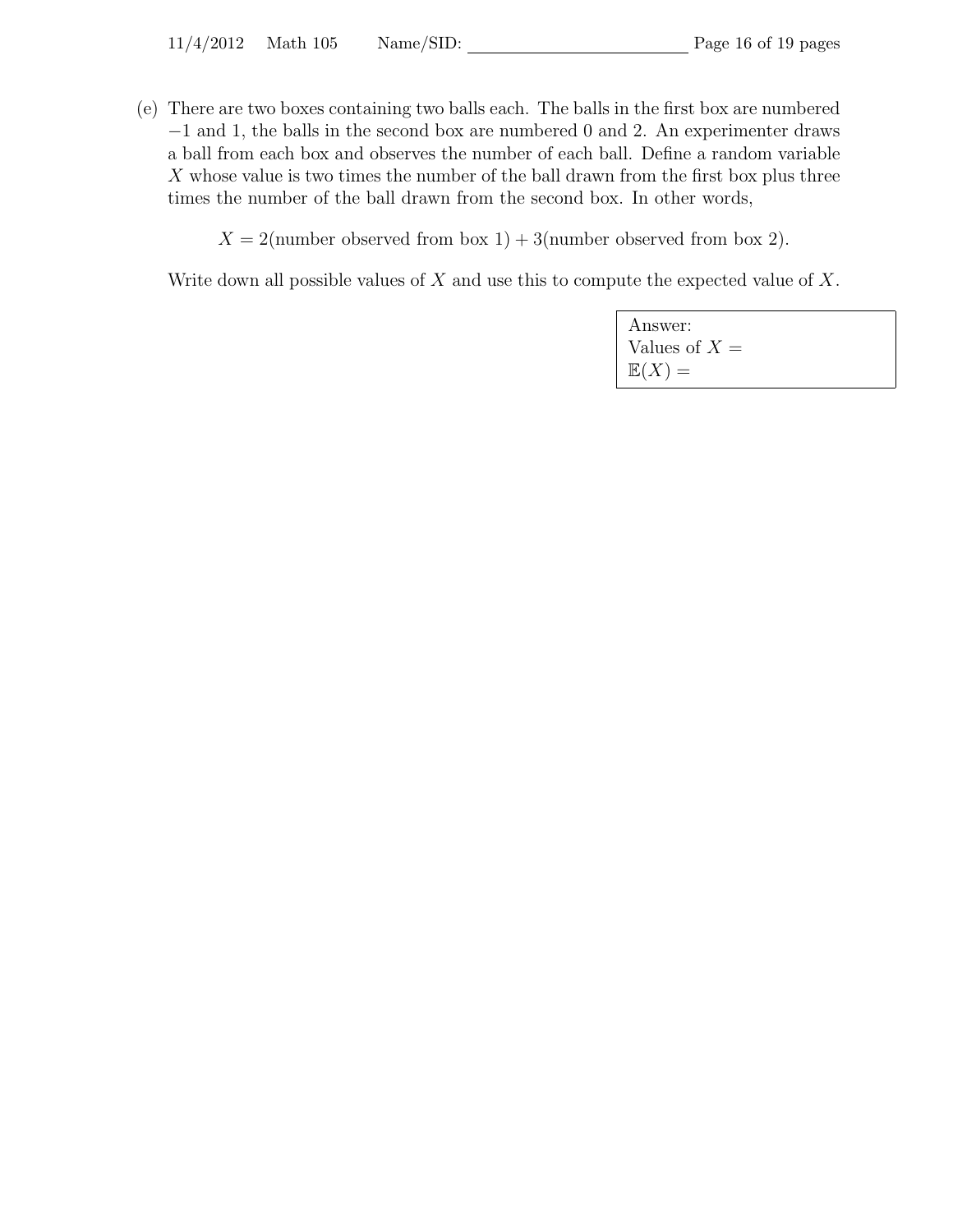(f) Find a bound for the error in approximating

$$
\int_0^1 \left[ e^{-2x} + 3x^3 \right] \, dx
$$

using Simpson's rule with  $n = 6$  subintervals. There is no need to simplify your answer. Do not write down the Simpson's rule approximation  $S_n$ .

Answer:

(g) For a certain function  $f(x)$ , the following equation holds:

$$
\lim_{n \to \infty} \sum_{k=1}^{n} \frac{k}{n^2} \sqrt{1 - \frac{k^2}{n^2}} = \int_0^1 f(x) \, dx.
$$

Find  $f(x)$ .

Answer:  $f(x) =$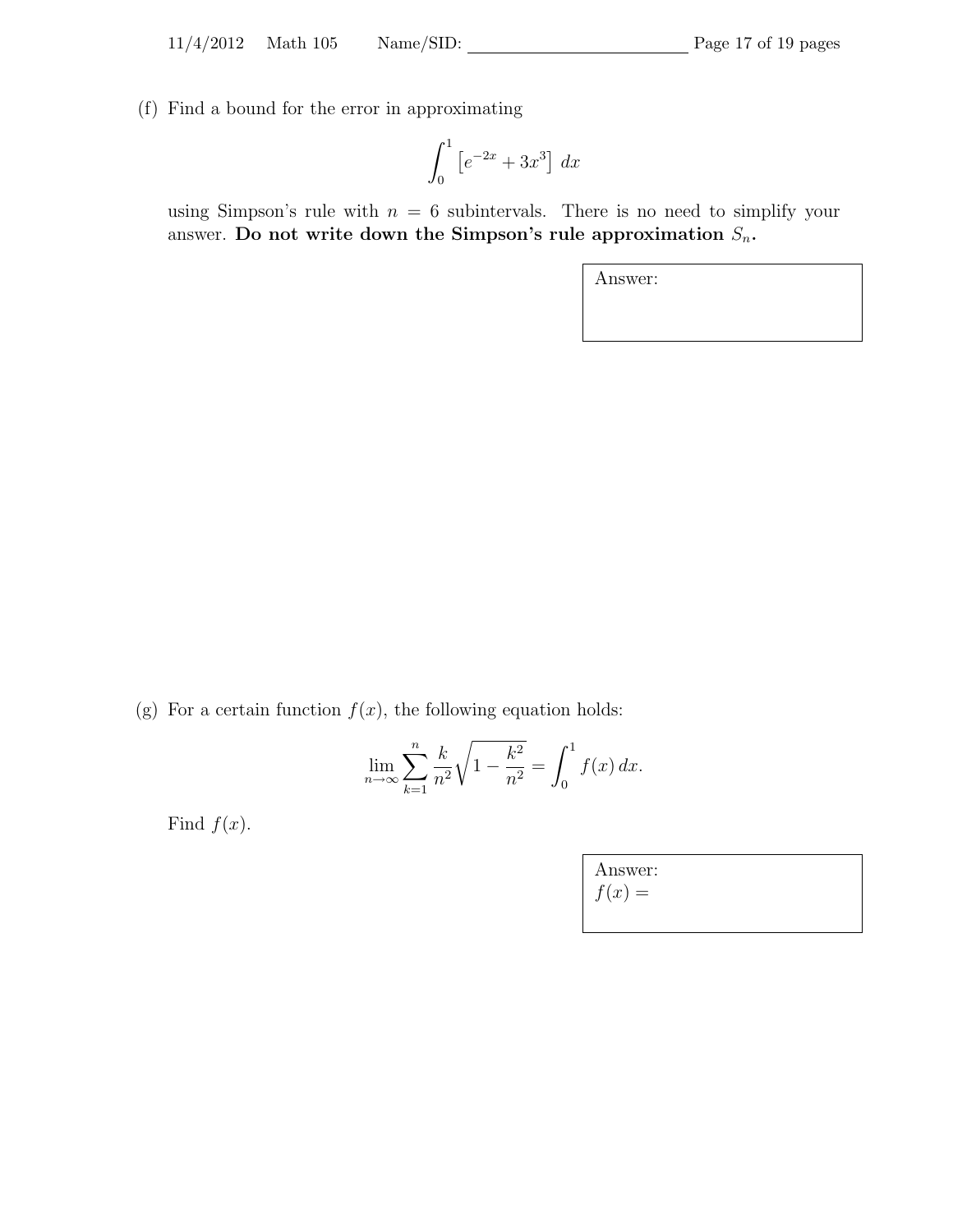(h) Evaluate the indefinite integral

$$
\int \frac{\sqrt{25x^2 - 4}}{x} \, dx.
$$

Answer:

(i) Find the equation of the plane parallel to  $3x - y + 4z = 13$  passing through the point  $(2, 1, -1).$ 

Answer:

 $\longrightarrow$  . The contract of the contract of  $\mathcal{A}$  ,  $\mathcal{A}$  ,  $\mathcal{A}$  ,  $\mathcal{A}$  ,  $\mathcal{A}$  ,  $\mathcal{A}$  ,  $\mathcal{A}$  ,  $\mathcal{A}$  ,  $\mathcal{A}$  ,  $\mathcal{A}$  ,  $\mathcal{A}$  ,  $\mathcal{A}$  ,  $\mathcal{A}$  ,  $\mathcal{A}$  ,  $\mathcal{A}$  ,  $\mathcal{A}$  ,  $\mathcal{A$